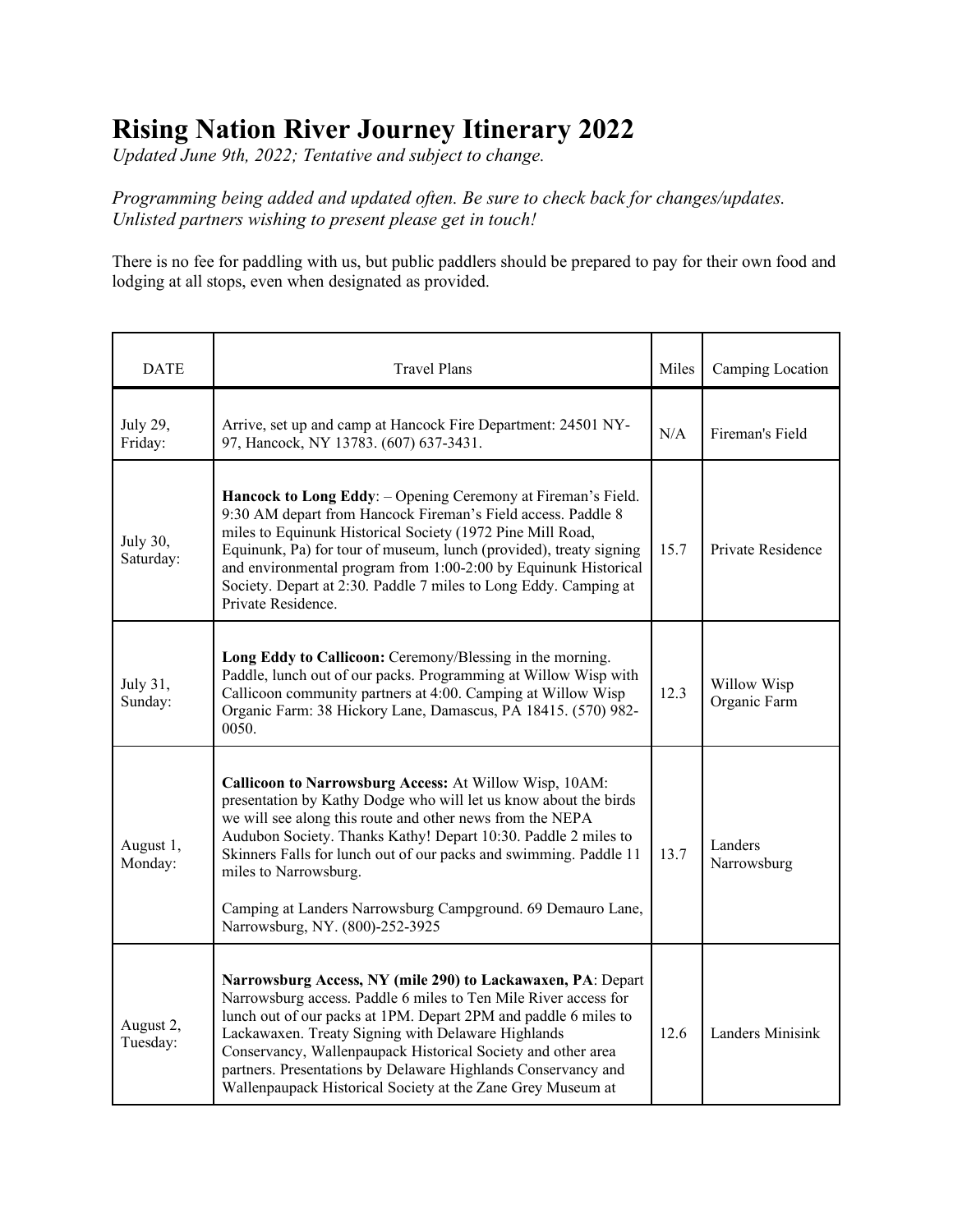|                          | 5PM. Camping at Landers Minisink, 3090 State Rte. 97. Barryville,<br>NY. (800)-252-3925.                                                                                                                                                                                                 |      |                                                              |
|--------------------------|------------------------------------------------------------------------------------------------------------------------------------------------------------------------------------------------------------------------------------------------------------------------------------------|------|--------------------------------------------------------------|
| August 3,<br>Wednesday:  | Lackawaxen to Staircase: lunch out of our packs. Camping at<br>Landers Minisink, 3090 State Rte. 97. Barryville, NY. (800)-252-<br>3925.                                                                                                                                                 | 14.1 | Landers Minisink                                             |
| August 4,<br>Thursday:   | <b>Staircase to Matamoras: Depart Staircase Kitatinny access at</b><br>10:00am. Paddle 5 miles. Stop for lunch out of our packs. Paddle 5<br>miles to Tri-State RV Park. 400 Shay Lane, Matamoras, (570) 491-<br>4948.                                                                   | 9.7  | Tri-State RV Park                                            |
| August 5,<br>Friday:     | Matamoras to Dingman's Ferry: Treaty Signing at the Phoenix<br>house with Unity Coalition of the Poconos and Doug Cosh of<br>Phoenix House, who will also provide dinner. Thanks Doug!<br>Camping at Dingman's Campground, 1006 Route 209, Dingman's<br>Ferry, PA 18328. (570) 828-1551. | 14.9 | Dingman's<br>Campground                                      |
| August 6,<br>Saturday:   | Dingman's Ferry to Bushkill: Programming and camping at<br>Pocono Environmental Education Center (PEEC). 538 Emery<br>Road, Dingman's Ferry, PA 18328. (570) 828-2319.                                                                                                                   | 10.5 | Pocono<br>Environmental<br><b>Education Center</b><br>(PEEC) |
| August 7,<br>Sunday:     | Bushkill to Shawnee: Treaty signing at Shawnee Inn Pavilion at<br>5:00. Presentations by Shawnee Preservation Society and<br>Aquishicola/Pohopoco Watershed Conservancy. Camping at<br>Worthington State Forest, Site A: 2 Old Mine Road, Columbia, NJ<br>07832. (908) 841-9575.         | 13.6 | Worthington Site<br>А                                        |
| August 8,<br>Monday:     | Shawnee to Portland: Stop at Cold Air Cave. Programming and<br>Camping at Lake Minsi County Park (Bear Swamp section, 1200<br>Lake Minsi Dr, Bangor, PA 18013). Dinner provided.                                                                                                         | 6.6  | Lake Minsi County<br>Park                                    |
| August 9,<br>Tuesday:    | Portland to Martin's Creek: Foul Rift; experienced paddlers<br>only. Stop for lunch out of our packs. Camping at Wy-hit-tuk Park:<br>669 Washington Street, Easton, PA, 18042. (610) 829-6500.                                                                                           | 13.8 | Wy-hit-tuk Park                                              |
| August 10,<br>Wednesday: | Martin's Creek to Easton: Treaty Signing at Sigal Museum.<br>Presentations by Northampton County Historical and Genealogical<br>Society and others. Lunch Provided. Camping at Wy-hit-tuk Park:<br>669 Washington Street, Easton, PA, 18042. (610) 829-6500.                             | 10.6 | Wy-hit-tuk Park                                              |
| August 11,<br>Thursday:  | Easton to Upper Black Eddy Milford: Start 9am. Paddle 7 miles<br>to Durham Furnace. Visit Durham Cave. Lunch out our packs.<br>Arrive at Chestnuthill on the Delaware 5pm. Wanishi Rob<br>Castanga! Dinner provided by Milford Boro Historical Society.                                  | 16   | Milford Boro Park                                            |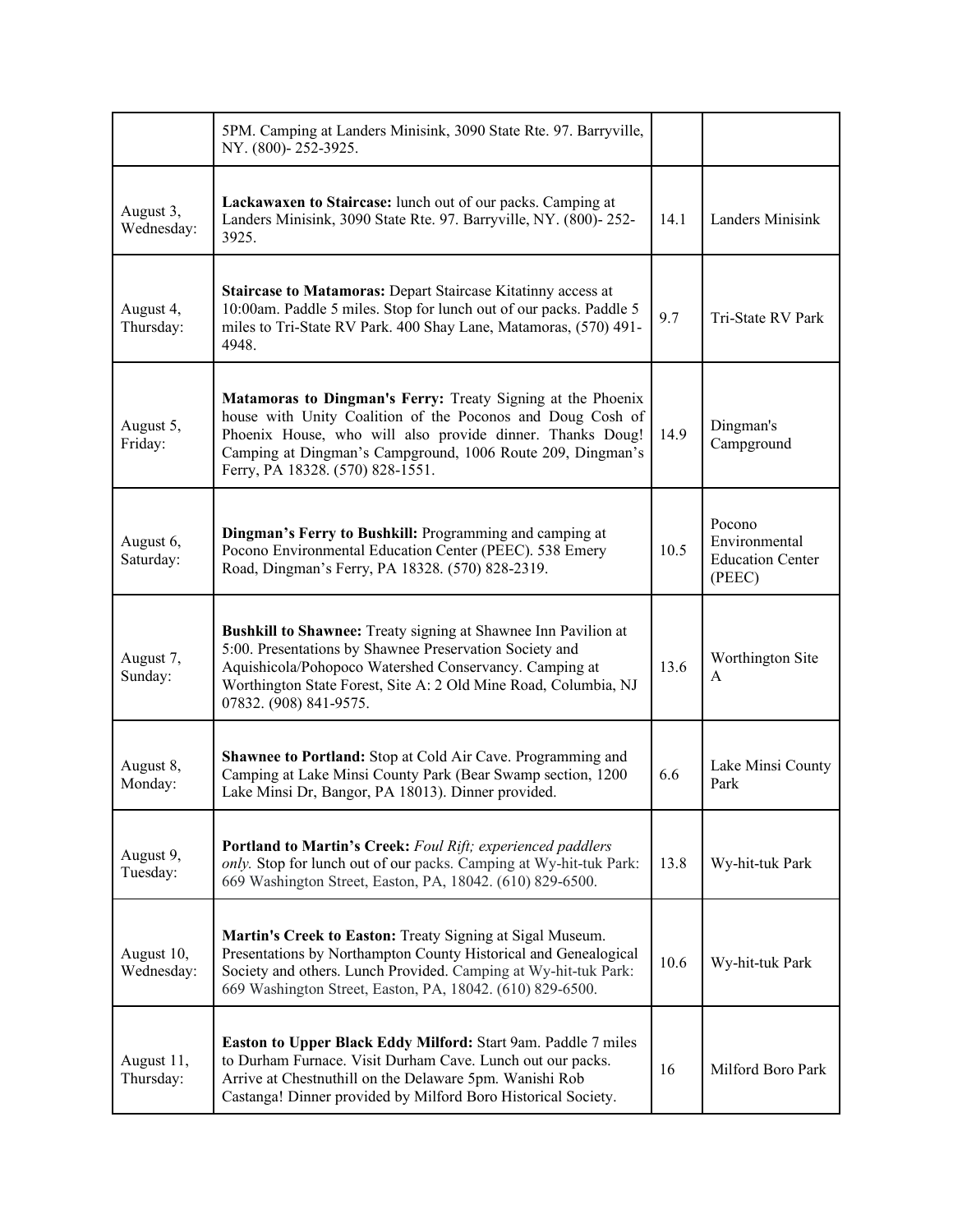|                          | Wanishi Gerard Mayers and all! Treaty Signing and Lenape<br>Program at 6pm at Milford Boro Park. Camping also at park.                                                                                                                                                                                                                                                                                                                                                |      |                                                            |
|--------------------------|-----------------------------------------------------------------------------------------------------------------------------------------------------------------------------------------------------------------------------------------------------------------------------------------------------------------------------------------------------------------------------------------------------------------------------------------------------------------------|------|------------------------------------------------------------|
| August 12,<br>Friday:    | Milford to Frenchtown: Treaty Signing and Programming in<br>Frenchtown. Presentations by Marion Kyde: Wild and Scenic along<br>the Delaware River, Amy Hollander from the Erwin Stover House,<br>and Maya van Rossum, Delaware Riverkeeper. Camping at<br>Sunbeam Lenape Park near 3 Bridge St, Frenchtown, NJ, 08825.                                                                                                                                                | 3.3  | Sunbeam Lenape<br>Park, Frenchtown                         |
| August 13,<br>Saturday:  | Frenchtown to Bull's Island: Stop for lunch out of our packs.<br>Dinner and overnight camping at Tohickon Valley Park provided<br>by Boy Scout Troop 168 and crew. Thanks to Norbert Sonnie, crew<br>and boys! Camping at Tohickon Valley Park: Cafferty Road, Point<br>Pleasant, PA. (215) 297-0754                                                                                                                                                                  | 13.6 | Tohickon Valley<br>Park                                    |
| August 14,<br>Sunday:    | Bull's Island to Lambertville: Dinner and overnight camping at<br>Washington Crossing State Park provided by Boy Scout Troop 168<br>and crew. Treaty Signing with Boy Scouts 5PM. Thanks to Norbert<br>Sonnie, crew and boys! Closing Ceremony.                                                                                                                                                                                                                       | 14   | Washington<br><b>Crossing State</b><br>Park                |
| August 15,<br>Monday:    | No Paddling: Treaty Signing at D&R Canal State Park: 3 Station<br>Ct, Lambertville, NJ 08530 with SPLASH Delaware River Floating<br>Classroom and other area partners at 11:00am.<br>(Rain location: Cavallo Park: 2 Mount Hope Street, Lambertville,<br>NJ)                                                                                                                                                                                                          |      | No camping, travel<br>to Philadelphia<br>area next day.    |
| August 16,<br>Tuesday:   | No Paddling: Treaty Signing at Haverford College with area<br>partners at 11:00. Passing of the Wampum to the Friends of the<br>Wissahickon.                                                                                                                                                                                                                                                                                                                          |      | No camping.<br>Remain in<br>Philadelphia area<br>next day. |
| August 17,<br>Wednesday: | No Paddling: Treaty Signing at East Falls River Landing, 4265<br>Kelly Dr, Philadelphia PA. 19129 at 11:00am.                                                                                                                                                                                                                                                                                                                                                         |      | No Camping.                                                |
| August 18,<br>Thursday:  | No Paddling or Events: Travel to Cape May                                                                                                                                                                                                                                                                                                                                                                                                                             |      | No Camping.<br>Travel to Cape<br>May.                      |
| August 19,<br>Friday:    | Higbee's Beach to Sunset Beach: Welcome the paddlers around<br>noon on Sunset Beach with Native drumming and singing,<br>followed by a friendship dance. Directions to Higbee Beach:<br>Follow the Garden State Parkway south to mile 0 and exit to the<br>right for Route 109 North. Take Route 109 North to Route 9 south.<br>Turn left onto Route 626. Cross the bridge and turn right onto New<br>England Road. The road dead ends at Higbee Beach. Sunset Beach: | 1.5  | Les Rae's Farm                                             |